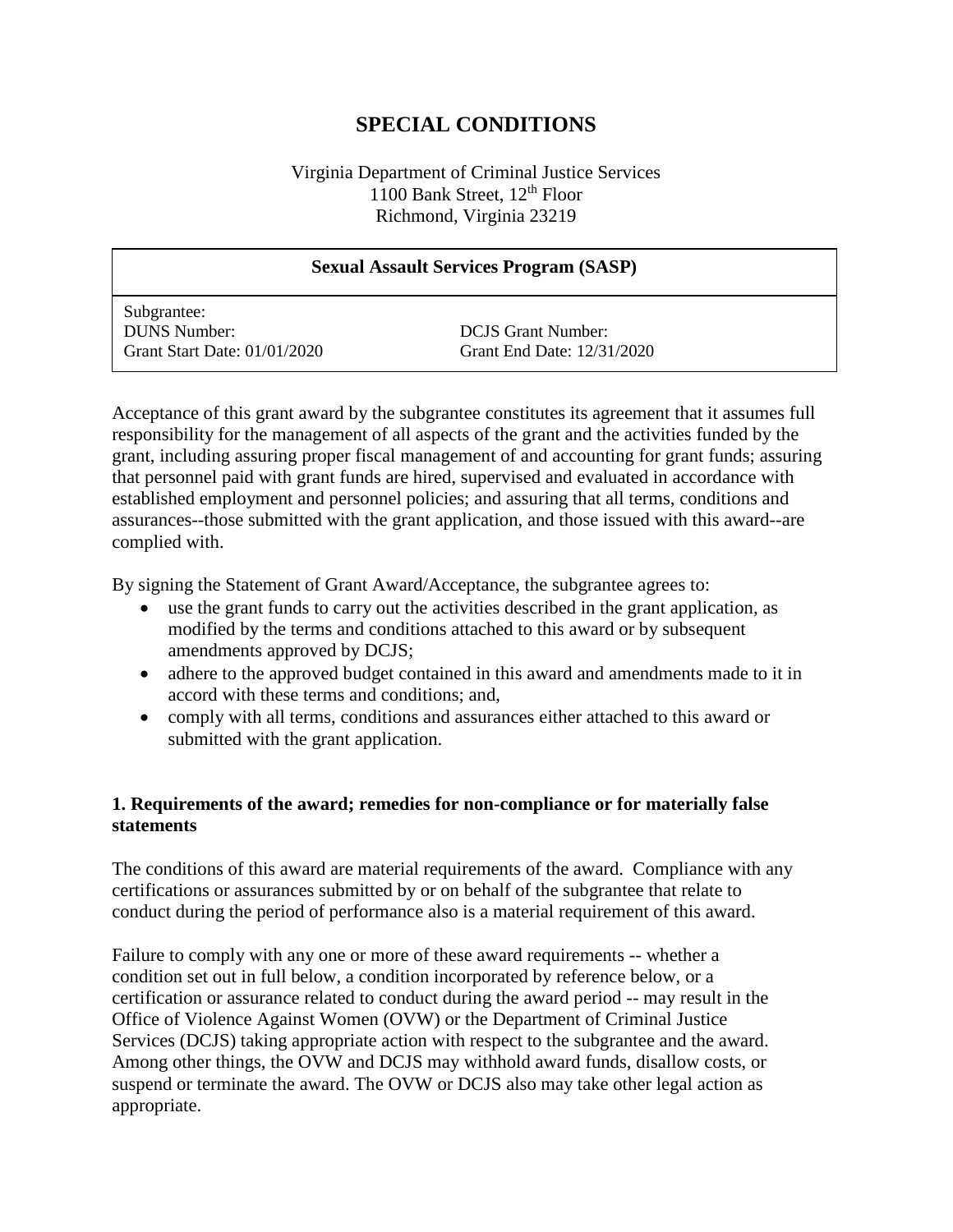Any materially false, fictitious, or fraudulent statement to the federal government related to this award (or concealment or omission of a material fact) may be the subject of criminal prosecution (including under 18 U.S.C. 1001 and/or 1621, and/or 34 U.S.C. 10271-10273), and also may lead to imposition of civil penalties and administrative remedies for false claims or otherwise (including under 31 U.S.C. 3729-3730 and 3801-3812).

Should any provision of a requirement of this award be held to be invalid or unenforceable by its terms, that provision shall first be applied with a limited construction so as to give it the maximum effect permitted by law. Should it be held, instead, that the provision is utterly invalid or -unenforceable, such provision shall be deemed severable from this award.

## **2. Applicability of Part 200 Uniform Requirements**

The Uniform Administrative Requirements, Cost Principles, and Audit Requirements in 2 C.F.R. Part 200, as adopted and supplemented by DOJ in 2 C.F.R. Part 2800 (together, the "Part 200 Uniform Requirements") apply to this award.

For more information and resources on the Part 200 Uniform Requirements as they relate to OVW awards and subawards ("subgrants"), see the website at [https://ojp.gov/funding/Part200UniformRequirements.htm.](https://ojp.gov/funding/Part200UniformRequirements.htm)

## **3. Compliance with DOJ Grants Financial Guide**

References to the DOJ Grants Financial Guide are to the DOJ Grants Financial Guide as posted on the OJP website (currently, the "DOJ Grants Financial Guide" available at <https://ojp.gov/financialguide/DOJ/index.htm> ) including any updated version that may be posted during the period of performance. The subgrantee agrees to comply with the DOJ Grants Financial Guide.

## **4. Requirements related to "de minimis" indirect cost rate**

A subgrantee that is eligible under the Part 200 Uniform Requirements and other applicable law to use the "de minimis" indirect cost rate described in 2 C.F.R. 200.414(f), and that elects to use the "de minimis" indirect cost rate, must advise DCJS in writing of both its eligibility and its election, and must comply with all associated requirements in the Part 200 Uniform Requirements. The "de minimis" rate may be applied only to modified total direct costs (MTDC) as defined by the Part 200 Uniform Requirements.

## **5. Requirement to report potentially duplicative funding**

If the subgrantee currently has other active awards of federal funds, or if the subgrantee receives any other award of federal funds during the period of performance for this award, the subgrantee promptly must determine whether funds from any of those other federal awards have been, are being, or are to be used (in whole or in part) for one or more of the identical cost items for which funds are provided under this award. If so, the subgrantee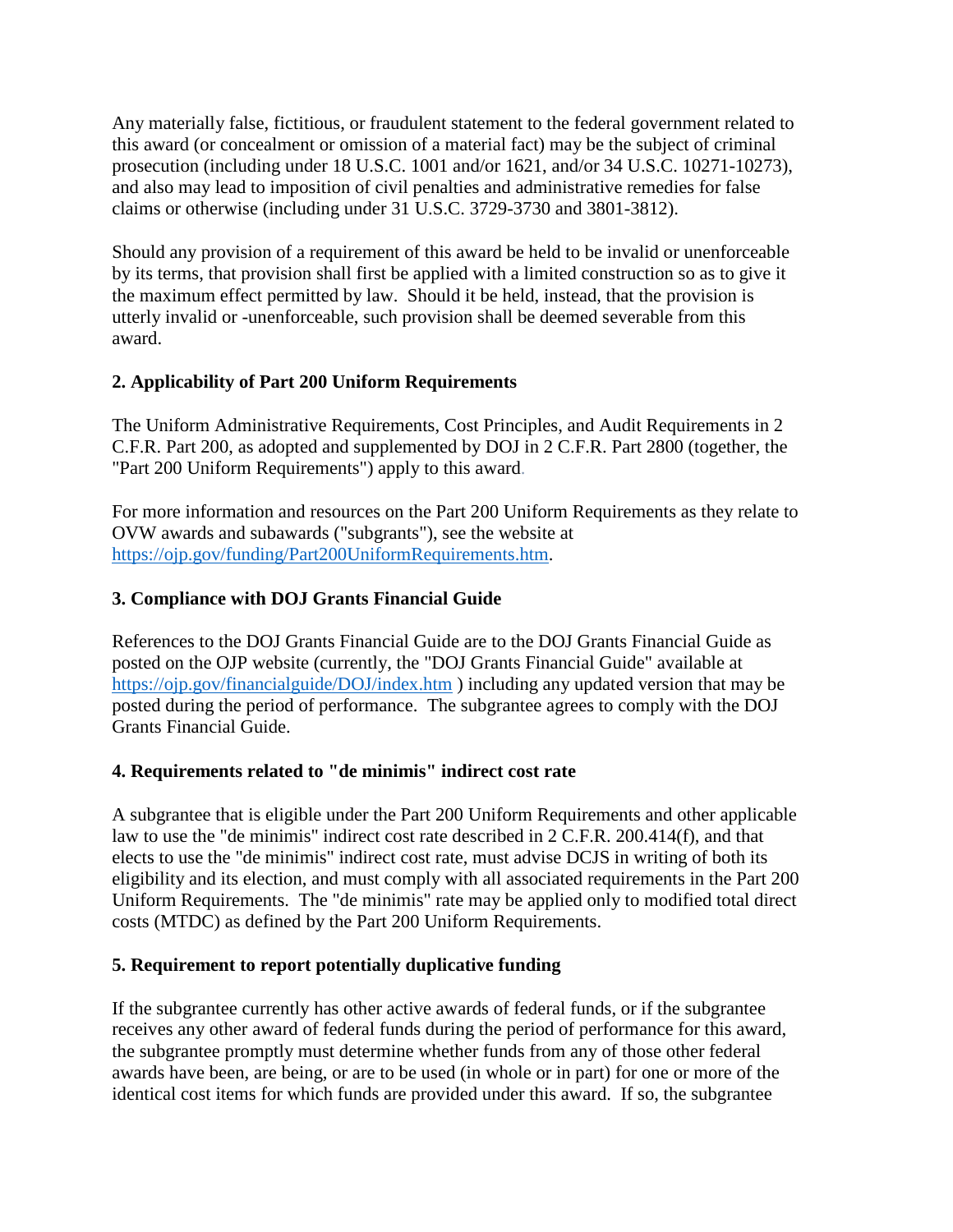must promptly notify DCJS in writing of the potential duplication, and, if so requested by DCJS, must seek a budget-modification or change-of-project-scope to eliminate any inappropriate duplication of funding.

## **6. Requirements related to System for Award Management and Universal Identifier Requirements**

The subgrantee must comply with applicable requirements regarding the System for Award Management (SAM), currently accessible at [https://www.sam.gov/SAM/.](https://www.sam.gov/SAM/) This includes applicable requirements regarding registration with SAM, as well as maintaining the currency of information in SAM.

The subgrantee must maintain a valid DUNS number (a unique nine-digit number used for identifying and keeping track of entities receiving federal funds). Subgrantees must be registered in SAM to receive an award and must maintain an active registration for the entire period of the award.

## **7. Employment eligibility verification for hiring under the award**

The subgrantee must ensure that, as part of the hiring process for any position within the United States that is or will be funded (in whole or in part) with award funds, the subgrantee properly verifies the employment eligibility of the individual who is being hired, consistent with the provisions of 8 U.S.C. § 1324a(a)(1) and (2). The details of the subgrantee's obligations under this condition are posted on the OVW website at <https://www.justice.gov/ovw/award-conditions> (Award Condition: Employment eligibility verification for hiring under award), and are incorporated by reference here.

## **8. Requirement to report actual or imminent breach of personally identifiable information (PII)**

The subgrantee must have written procedures in place to respond in the event of an actual or imminent "breach" (OMB M-17-12) if it -- 1) creates, collects, uses, processes, stores, maintains, disseminates, discloses, or disposes of "personally identifiable information (PII)" (2 CFR 200.79) within the scope of an OVW grant-funded program or activity, or 2) uses or operates a "Federal information system" (OMB Circular A-130). The subgrantee's breach procedures must include a requirement to report actual or imminent breach of PII to DCJS no later than 24 hours after an occurrence of an actual breach, or the detection of an imminent breach.

## **9. Unreasonable restrictions on competition under the award; association with federal government**

No subgrantee may (in any procurement transaction) discriminate against any person or entity on the basis of such person or entity's status as an "associate of the federal government" (or on the basis of such person or entity's status as a parent, affiliate, or subsidiary of such an associate), except as expressly set out in 2 C.F.R. 200.319(a) or as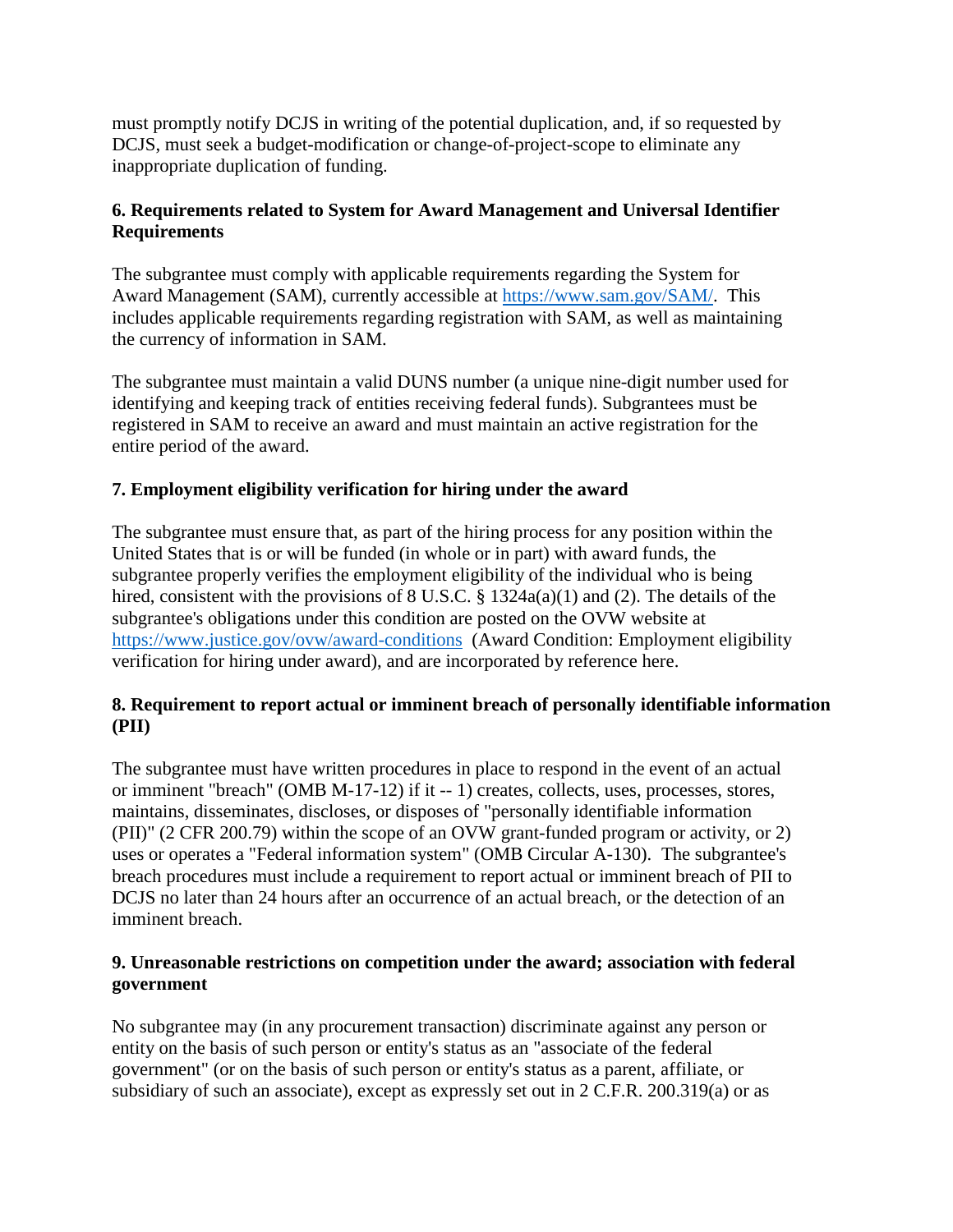specifically authorized by DOJ. The details of the subgrantee's obligations under this condition are posted on the OVW website at [https://www.justice.gov/ovw/award](https://www.justice.gov/ovw/award-conditions)[conditions](https://www.justice.gov/ovw/award-conditions) (Award Condition: Unreasonable restrictions on competition under the award; association with federal government), and are incorporated by reference here.

## **10. All subawards ("subgrants") must have specific federal authorization**

The subgrantee*,* must comply with all applicable requirements for authorization of any subaward. This condition applies to agreements that -- for purposes of federal grants administrative requirements -- OJP considers a "subaward" (and therefore does not consider a procurement "contract").

The details of the requirement for authorization of any subaward are posted on the OJP web site at<https://ojp.gov/funding/Explore/SubawardAuthorization.htm> (Award condition: All subawards ("subgrants") must have specific federal authorization), and are incorporated by reference here.

#### **11. Requirements pertaining to prohibited conduct related to trafficking in persons (including reporting requirements and OVW authority to terminate award)**

The subgrantee must comply with all applicable requirements (including requirements to report allegations) pertaining to prohibited conduct related to the trafficking of persons, whether on the part of subgrantees, or individuals defined (for purposes of this condition) as "employees" of any subgrantee.

The details of the subgrantee's obligations related to prohibited conduct related to trafficking in persons are posted on the OJP web site at <https://www.justice.gov/ovw/award-conditions> (Award condition: Prohibited conduct by subgrantees related to trafficking in persons (including reporting requirements and OVW authority to terminate award)), and are incorporated by reference here.

## **12. Determinations of suitability to interact with participating minors**

SCOPE. This condition applies to this award if it is indicated in the application for the award (as approved by DOJ) (or in the application for any subaward at any tier), the DOJ funding announcement (solicitation), or an associated federal statute - that a purpose of some or all of the activities to be carried out under the award (whether by the recipient or a subrecipient ("subgrantee") at any tier) is to benefit a set of individuals under 18 years of age.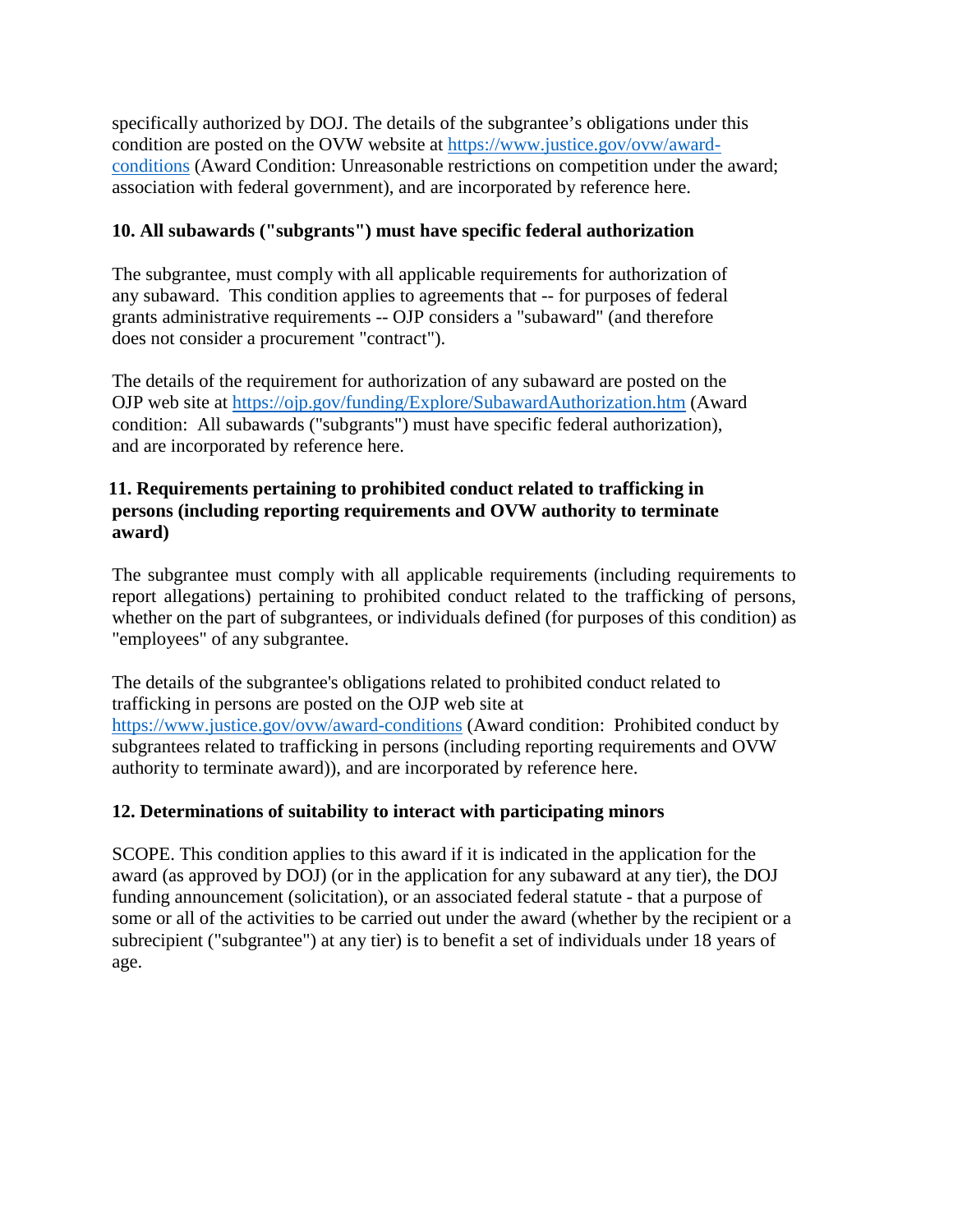The recipient, and any subrecipient ("subgrantee") at any tier, must make determinations of suitability before certain individuals may interact with participating minors. This requirement applies regardless of an individual's employment status. The details of this requirement are posted on the OVW web site at [https://www.justice.gov/ovw/award](https://www.justice.gov/ovw/award-conditions)[conditions](https://www.justice.gov/ovw/award-conditions) (Award condition: Determination of suitability required, in advance, for certain individuals who may interact with participating minors), and are incorporated by reference here.

## **13. Compliance with applicable rules regarding approval, planning, and reporting of conferences, meetings, trainings, and other events**

The subgrantee must comply with all applicable laws, regulations, policies, and official DOJ guidance (including specific cost limits, prior approval and reporting requirements, where applicable) governing the use of federal funds for expenses related to conferences (as that term is defined by DOJ), including the provision of food and/or beverages at such conferences, and costs of attendance at such conferences.

Information on the pertinent DOJ definition of conferences and the rules applicable to this award appears on the OVW website at https://www.justice.gov/ovw/conference-planning.

## **14. OVW Training Guiding Principles**

Any training or training materials that the subgrantee develops or delivers with these award funds must adhere to the OVW Training Guiding Principles for Grantees and Subgrantees, available at https://www.justice.gov/ovw/grantees#Resources.

## **15. Effect of failure to address audit issues**

The subgrantee understands and agrees that DCJS or OVW may withhold award funds, or may impose other related requirements, if (as determined by DCJS or OVW) the subgrantee does not satisfactorily and promptly address outstanding issues from audits required by the Part 200 Uniform Requirements (or by the terms of this award), or other outstanding issues that arise in connection with audits, investigations, or reviews of DOJ awards.

#### **16. Compliance with DOJ regulations pertaining to civil rights and nondiscrimination - 28 C.F.R. Part 42**

The subgrantee must comply with all applicable requirements of 28 C.F.R. Part 42, specifically including any applicable requirements in Subpart E of 28 C.F.R. Part 42 that relate to an equal employment opportunity program.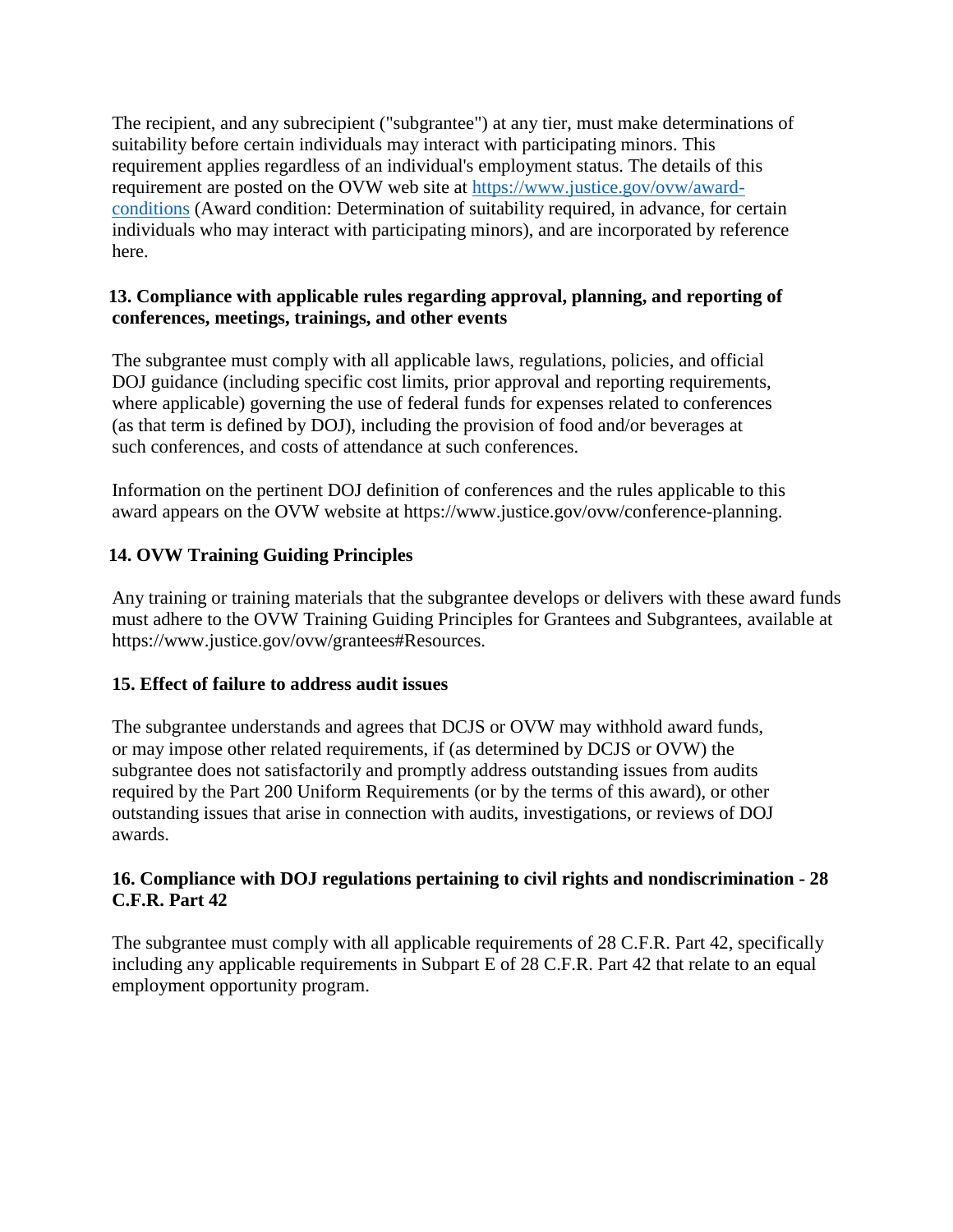## **17. Compliance with DOJ regulations pertaining to civil rights and nondiscrimination - 28 C.F.R. Part 54**

The subgrantee must comply with all applicable requirements of 28 C.F.R. Part 54, which relates to nondiscrimination on the basis of sex in certain "education programs."

## **18. Compliance with DOJ regulations pertaining to civil rights and nondiscrimination - 28 C.F.R. Part 38**

The subgrantee must comply with all applicable requirements of 28C.F.R. Part 38, specifically including any applicable requirements regarding written notice to program beneficiaries and prospective program beneficiaries.

Among other things, 28 C.F.R. Part 38 includes rules that prohibit specific forms of discrimination on the basis of religion, a religious belief, a refusal to hold a religious belief, or refusal to attend or participate in a religious practice. Part 38 also sets out rules and requirements that pertain to subgrantee organizations that engage in or conduct explicitly religious activities, as well as rules and requirements that pertain to subgrantees that are faith-based or religious organizations.

The text of the regulation, now entitled "Partnerships with Faith-Based and Other Neighborhood Organizations," is [available via the Electronic Code of Federal Regulations](http://www.ecfr.gov/cgi-)  [\(currently accessible at https://www.ecfr.gov/cgi-b](http://www.ecfr.gov/cgi-)in/ECFR?page=browse ), by browsing to Title 28-Judicial Administration, Chapter 1, Part 38, under e-CFR "current" data.

## **19. Restrictions on "lobbying" and policy development**

In general, as a matter of federal law, federal funds may not be used by the recipient, or any subrecipient ("subgrantee") at any tier, either directly or indirectly, in support of the enactment, repeal, modification or adoption of any law, regulation or policy, at any level of government, in order to avoid violation of 18 U.S.C. § 1913. The recipient, or any subrecipient ("subgrantee") may, however, use federal funds to collaborate with and provide information to federal, state, local, tribal and territorial public officials and agencies to develop and implement policies and develop and promote state, local, or tribal legislation or model codes designed to reduce or eliminate domestic violence, dating violence, sexual assault, and stalking (as those terms are defined in  $34 \text{ U.S.C. }$  §  $12291(a)$ ) when such collaboration and provision of information is consistent with the activities otherwise authorized under this grant program.

Another federal law generally prohibits federal funds awarded by OVW from being used by the recipient, or any subrecipient at any tier, to pay any person to influence (or attempt to influence) a federal agency, a Member of Congress, or Congress (or an official or employee of any of them) with respect to the awarding of a federal grant or cooperative agreement, subgrant, contract, subcontract, or loan, or with respect to actions such as renewing, extending, or modifying any such award. See 31 U.S.C. § 1352. Certain exceptions to this law apply, including an exception that applies to Indian tribes and tribal organizations.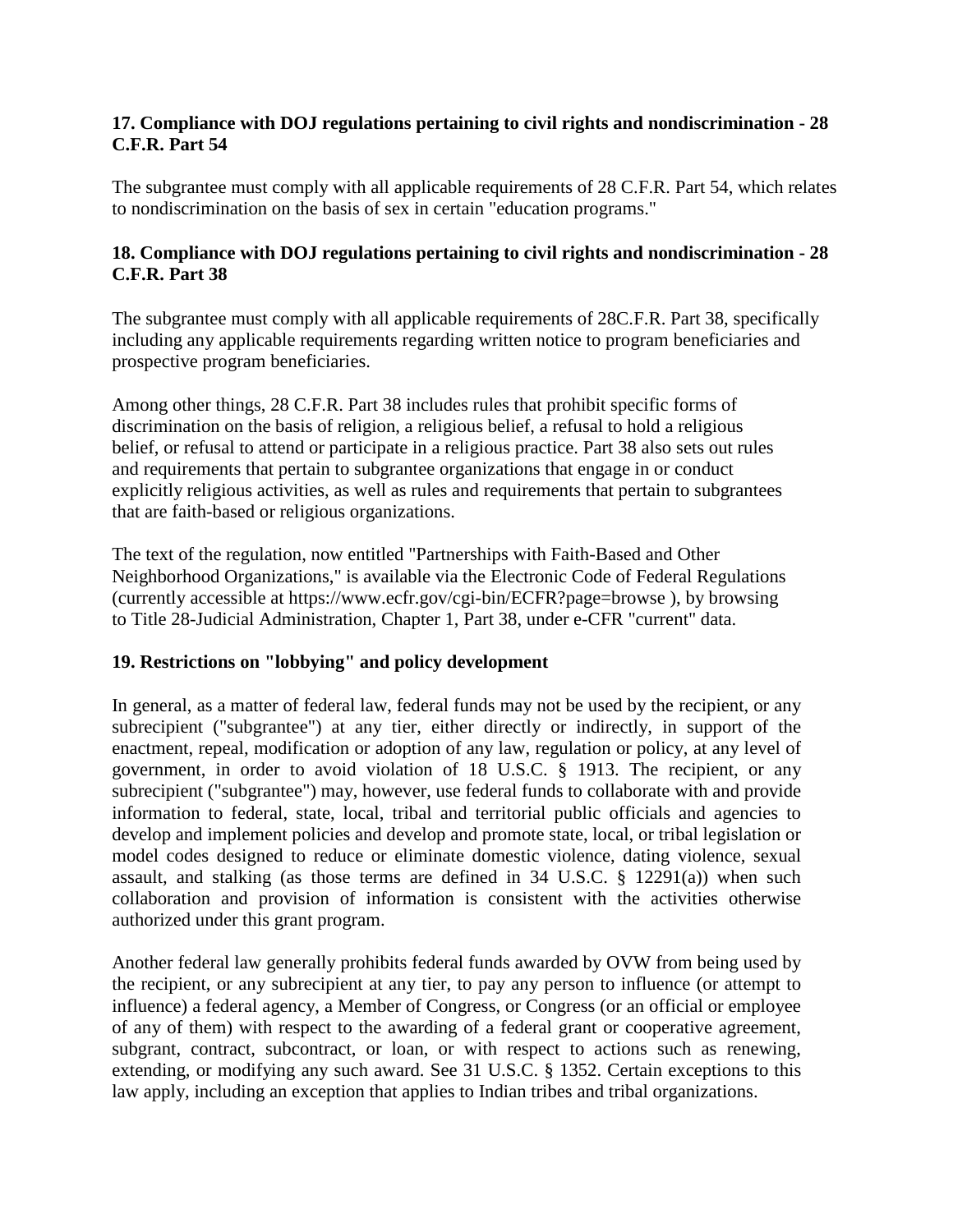Should any question arise as to whether a particular use of federal funds by a recipient (or subrecipient) would or might fall within the scope of these prohibitions, the recipient is to contact OVW for guidance, and may not proceed without the express prior written approval of OVW.

## **20. Compliance with general appropriations-law restrictions on the use of federal funds (FY 2019)**

The subgrantee must comply with all applicable restrictions on the use of federal funds set out in federal appropriations statutes. Pertinent restrictions, including from various "general provisions" in the Consolidated Appropriations Act, 2019, are set out at <https://www.justice.gov/ovw/grantees#award-conditions> and are incorporated by reference here.

Should a question arise as to whether a particular use of federal funds by a subgrantee would or might fall within the scope of an appropriations-law restriction, the subgrantee is to contact DCJS for guidance, and may not proceed without the express prior written approval of DCJS and OJP.

## **21. Reporting potential fraud, waste, and abuse, and similar misconduct**

The subgrantee must promptly refer to the DOJ Office of the Inspector General (OIG) any credible evidence that a principal, employee, agent, subgrantee, contractor, subcontractor, or other person has, in connection with funds under this award -- (1) submitted a claim that violates the False Claims Act; or (2) committed a criminal or civil violation of laws pertaining to fraud, conflict of interest, bribery, gratuity, or similar misconduct.

Potential fraud, waste, abuse, or misconduct involving or relating to funds under this award should be reported to the OIG by--

(1) mail directed to: Office of the Inspector General, U.S. Department of Justice, Investigations Division, 1425 New York Avenue, N.W. Suite 7100, Washington, DC 20530; and/or

(2) the DOJ OIG hotline: (contact information in English and Spanish) at (800) 869-4499 (phone) or (202) 616-9881 (fax).

Additional information is available from the DOJ OIG website at [https://oig.justice.gov/hotline.](https://oig.justice.gov/hotline)

## **22. Restrictions and certifications regarding non-disclosure agreements and related matters**

No subgrantee under this award, or entity that receives a procurement contract or subcontract with any funds under this award, may require any employee or contractor to sign an internal confidentiality agreement or statement that prohibits or otherwise restricts, or purports to prohibit or restrict, the reporting (in accordance with law) of waste, fraud, or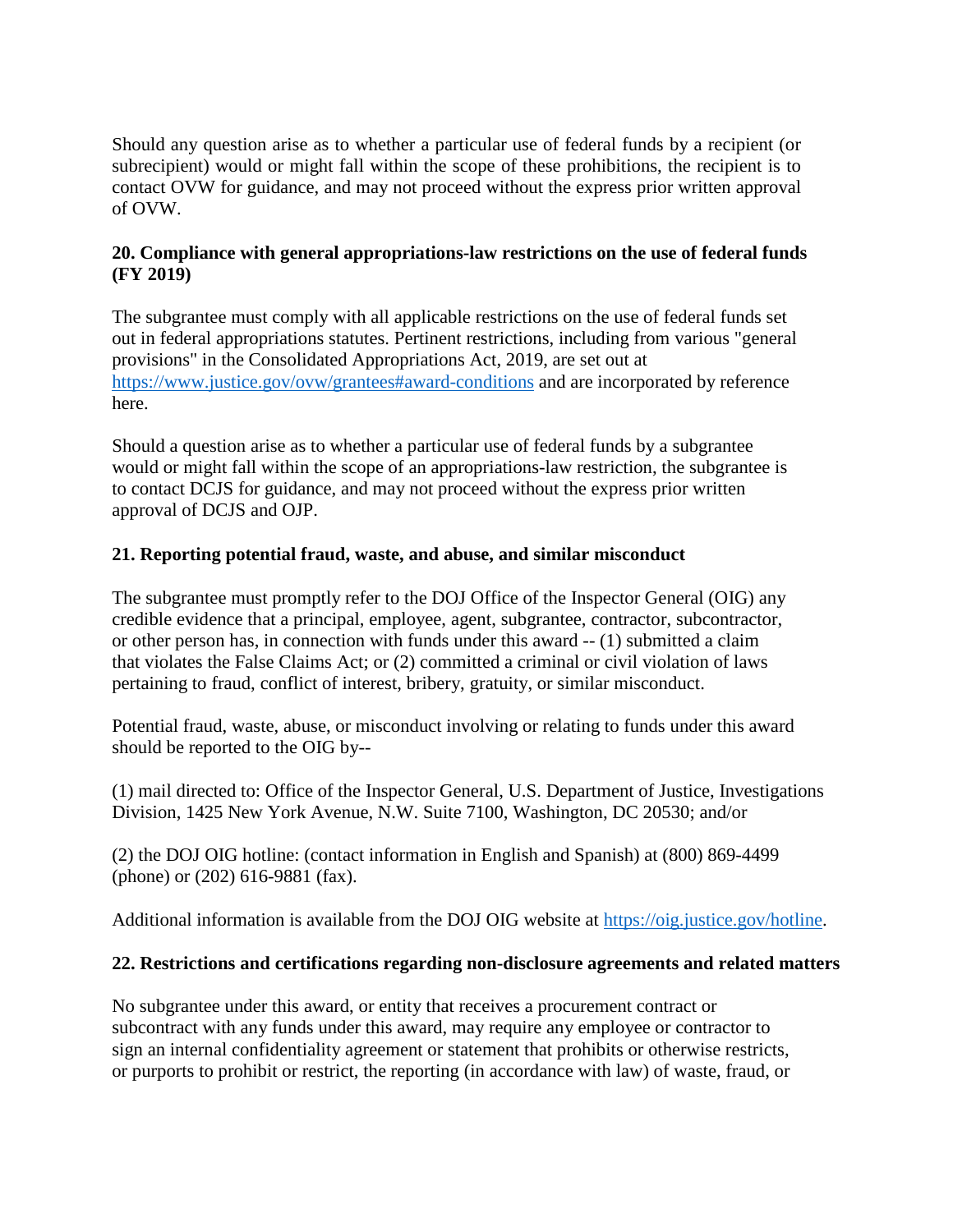abuse to an investigative or law enforcement representative of a federal department or agency authorized to receive such information.

The foregoing is not intended, and shall not be understood by the agency making this award, to contravene requirements applicable to Standard Form 312 (which relates to classified information), Form 4414 (which relates to sensitive compartmented information), or any other form issued by a federal department or agency governing the nondisclosure of classified information.

1. In accepting this award, the subgrantee--

a. represents that it neither requires nor has required internal confidentiality agreements or statements from employees or contractors that currently prohibit or otherwise currently restrict (or purport to prohibit or restrict) employees or contractors from reporting waste, fraud, or abuse as described above; and

b. certifies that, if it learns or is notified that it is or has been requiring its employees or contractors to execute agreements or statements that prohibit or otherwise restrict (or purport to prohibit or restrict), reporting of waste, fraud, or abuse as described above, it will immediately stop any further obligations of award funds, will provide prompt written notification to the federal agency making this award, and will resume (or permit resumption of) such obligations only if expressly authorized to do so by that agency.

2. If the subgrantee does or is authorized under this award to make subawards ("subgrants"), procurement contracts, or both--

a. it represents that--

(1) it has determined that no other entity that the subgrantee's application proposes may or will receive award funds (whether through a subaward ("subgrant"), procurement contract, or subcontract under a procurement contract) either requires or has required internal confidentiality agreements or statements from employees or contractors that currently prohibit or otherwise currently restrict (or purport to prohibit or restrict) employees or contractors from reporting waste, fraud, or abuse as described above; and

(2) it has made appropriate inquiry, or otherwise has an adequate factual basis, to support this representation; and

b. it certifies that, if it learns or is notified that any subgrantee, contractor, or subcontractor entity that receives funds under this award is or has been requiring its employees or contractors to execute agreements or statements that prohibit or otherwise restrict (or purport to prohibit or restrict), reporting of waste, fraud, or abuse as described above, it will immediately stop any further obligations of award funds to or by that entity, will provide prompt written notification to the federal agency making this award, and will resume (or permit resumption of) such obligations only if expressly authorized to do so by that agency.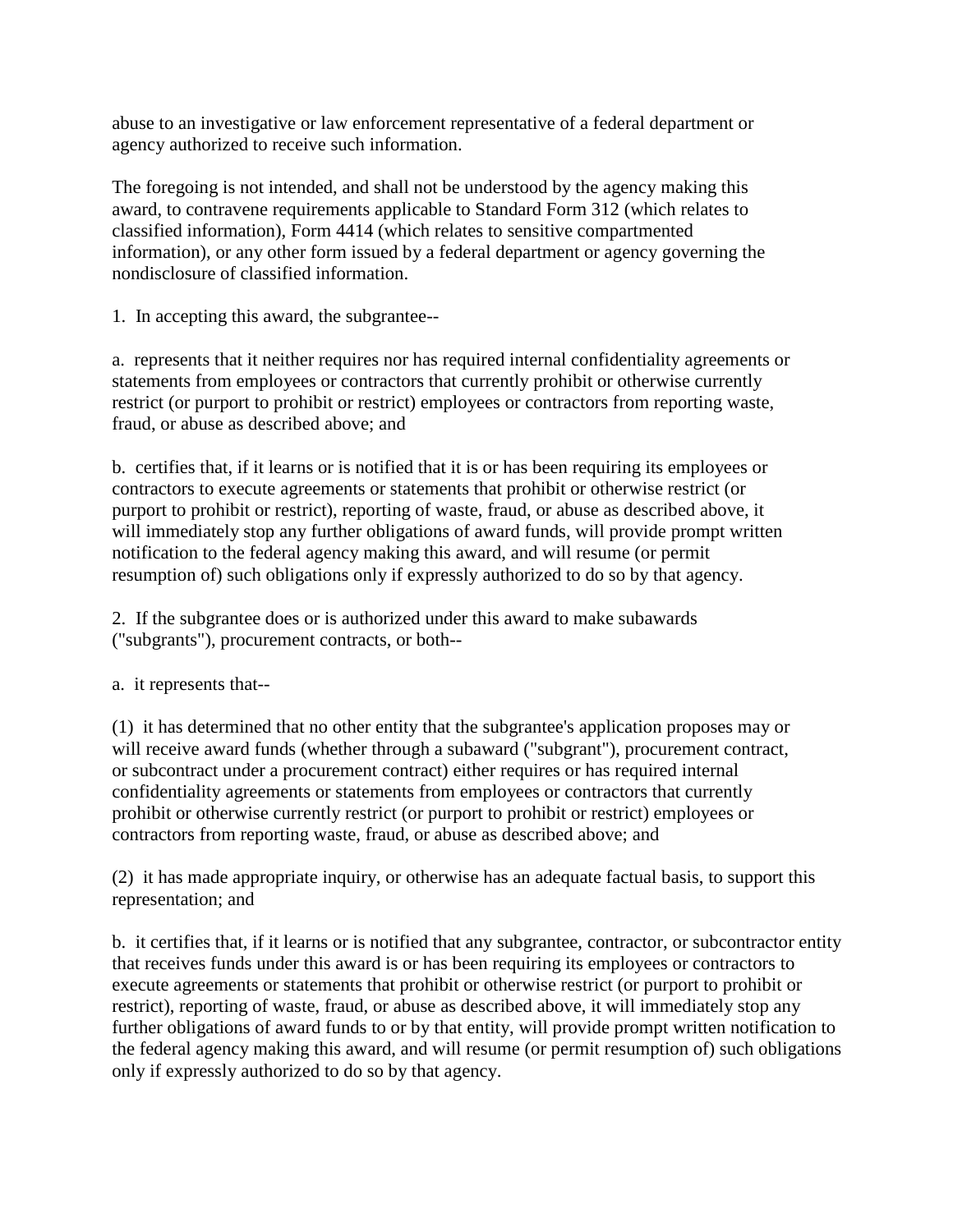## **23. Compliance with 41 U.S.C. 4712 (including prohibitions on reprisal; notice to employees)**

The subgrantee must comply with, and is subject to, all applicable provisions of 41 U.S.C. 4712, including all applicable provisions that prohibit, under specified circumstances, discrimination against an employee as reprisal for the employee's disclosure of information related to gross mismanagement of a federal grant, a gross waste of federal funds, an abuse of authority relating to a federal grant, a substantial and specific danger to public health or safety, or a violation of law, rule, or regulation related to a federal grant.

The subgrantee also must inform its employees, in writing (and in the predominant native language of the workforce), of employee rights and remedies under 41 U.S.C. 4712.

Should a question arise as to the applicability of the provisions of 41 U.S.C. 4712 to this award, the subgrantee is to contact DCJS for guidance.

## **24. Encouragement of policies to ban text messaging while driving**

Pursuant to Executive Order 13513, "Federal Leadership on Reducing Text Messaging While Driving," 74 Fed. Reg. 51225 (October 1, 2009), DOJ encourages subgrantees to adopt and enforce policies banning employees from text messaging while driving any vehicle during the course of performing work funded by this award, and to establish workplace safety policies and conduct education, awareness, and other outreach to decrease crashes caused by distracted drivers.

## **25. Access to grant records**

 The subgrantee must authorize DCJS, OVW and/or the Office of the Chief Financial Officer (OCFO), and its representatives, access to and the right to examine all records, books, paper, or documents related to this grant.

## **26. Compliance with statutory and regulatory requirements**

The recipient agrees to comply with all relevant statutory and regulatory requirements, which may include, among other relevant authorities, the Violence Against Women Act of 1994, P.L. 103-322, the Violence Against Women Act of 2000, P.L. 106-386, the Violence Against Women and Department of Justice Reauthorization Act of 2005, P.L. 109-162, the Violence Against Women Reauthorization Act of 2013, P.L. 113-4, the Omnibus Crime Control and Safe Streets Act of 1968, 34 U.S.C. §§ 10101 et seq., and OVW's implementing regulations at 28 C.F.R. Part 90.

## **27. Confidentiality and information sharing**

The subgrantee agrees to comply with the provisions of 34 U.S.C. § 12291(b)(2), nondisclosure of confidential or private information, which includes creating and maintaining documentation of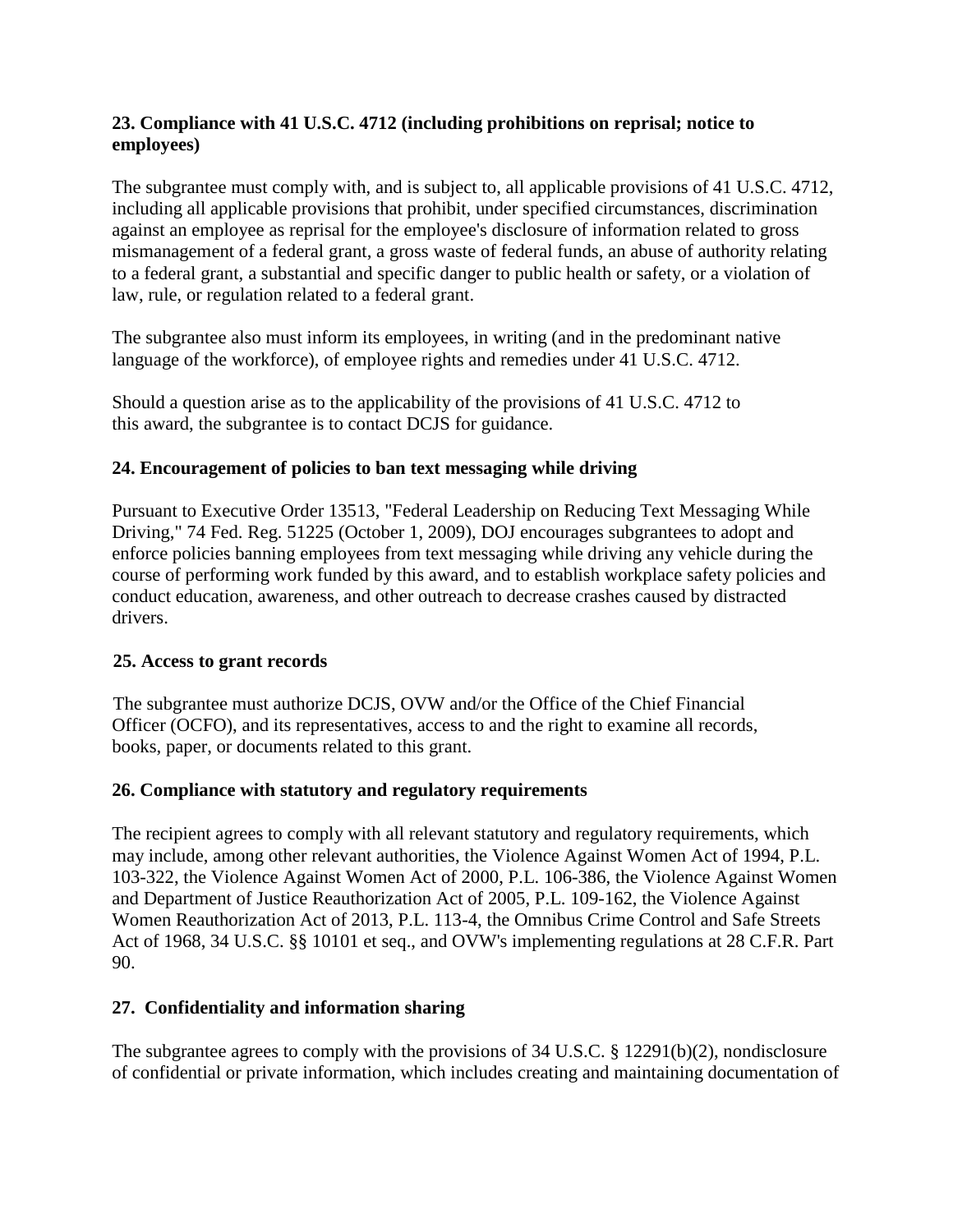compliance, such as policies and procedures for release of victim information. The subgrantee also agrees to ensure that all subgrantees at any tier meet these requirements.

## **28. Discrimination findings**

The subgrantee assures that in the event that a Federal or State court or Federal or State administrative agency makes a finding of discrimination after a due process hearing on the ground of race, religion, national origin, sex, or disability against a recipient of victim assistance formula funds under this award, the subgrantee will forward a copy of the findings to the Office for Civil Rights of OJP.

## **29. VAWA 2013 nondiscrimination condition**

The subgrantee acknowledges that 34 U.S.C. § 12291(b) (13) prohibits recipients of OVW awards from excluding, denying benefits to, or discriminating against any person on the basis of actual or perceived race, color, religion, national origin, sex, gender identity, sexual orientation, or disability in any program or activity funded in whole or in part by OVW. The subgrantee agrees that it will comply with this provision. The subgrantee also agrees to ensure that any subgrantee at any tier will comply with this provision.

## **30. Annual Project Progress Report**

 All subgrantees are required to complete and submit a single Annual Project Progress Report describing activities supported with these funds to DCJS and OVW. The annual report form and more information about federal reporting requirements can be found at <http://muskie.usm.maine.edu/vawamei/formsasformula.htm> .

## **31. Documentation requirements**

 The subgrantee agrees promptly to provide, upon request, financial or programmaticrelated documentation related to this award, including documentation of expenditures and achievements.

## **32. Additional monitoring requirements**

The subgrantee understands that it may be subject to additional financial and programmatic onsite monitoring, which may be on short notice, and agrees that it will cooperate with any such monitoring.

## **33. Termination or suspension for cause**

The Director of OVW, upon a finding that there has been substantial failure by the subgrantee to comply with applicable laws, regulations, and/or the terms and conditions of the award or relevant solicitation, will terminate or suspend until the Director is satisfied that there is no longer such failure, all or part of the award, in accordance with the provisions of 28 C.F.R. Part 18, as applicable mutatis mutandis.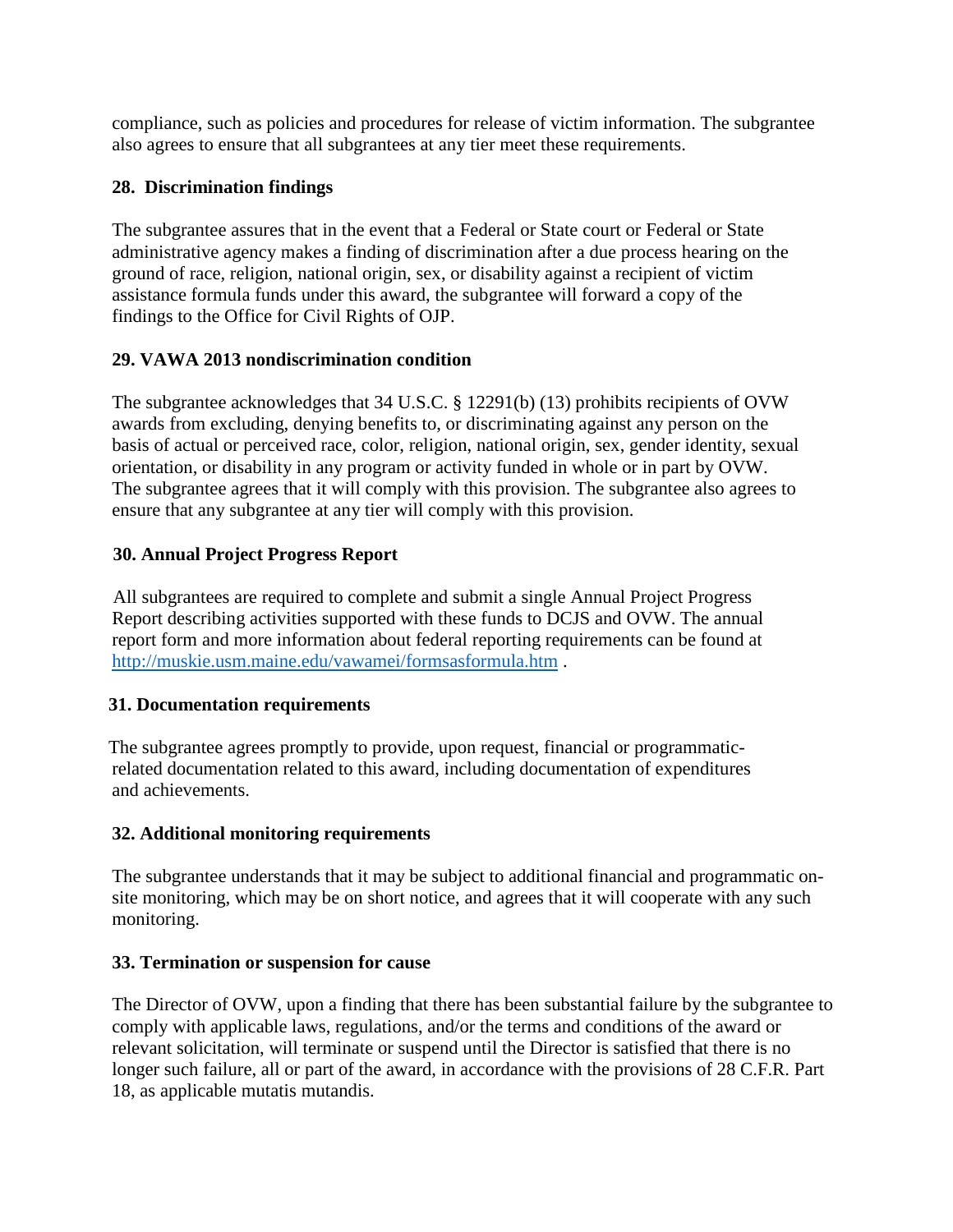### **34. Record retention and access**

Records pertinent to the award must be retained for a period of three (3) years from the date of submission of the final expenditure report*.* Subgrantee must provide access, including performance measurement information, in addition to the financial records, supporting documents, statistical records, and other pertinent records indicated at 2 C.F.R. 200.333.

#### **35. Non-Supplanting requirement**

The subgrantee agrees that grant funds will be used to supplement, not supplant, non-federal funds that would otherwise be available for the activities under this grant.

## **36. ACORN**

The subgrantee cannot use any federal funds, either directly or indirectly, in support of any contract or subaward to either the Association of Community Organizations for Reform Now (ACORN) or its subsidiaries, without the express prior written approval of OVW.

#### **37. Availability of general terms and conditions on OVW website**

The subgrantee agrees to follow the applicable set of general terms and conditions that are available at<https://www.justice.gov/ovw/grantees#award-conditions> . These do not supersede any specific conditions in this award document.

## **38. Civil Rights training requirement**

The subgrantee agrees to meet the civil rights training requirements through viewing the online training modules offered through the Office on Civil Rights at <https://ojp.gov/about/ocr/assistance.htm> or online training offered by DCJS. The subgrantee must review these training modules at least once per grant cycle and must view the civil rights overview, standard assurances modules, and the module on the obligations to provide services to limited English proficient (LEP) individuals.

## **39. Equal Employment Opportunity Plan (EEOP)**

As a recipient of Department of Justice funding, the subgrantee agrees to comply with the requirements regarding Equal Employment Opportunity Plans (EEOP). In certain cases, subgrant recipients must develop an EEOP. Your organization is required to submit a Certification Report and/or the Utilization Report section of your plan to the Office of Civil Rights. Further guidance can be found at <https://ojp.gov/about/ocr/eeop.htm> . The Certification form required by OJP can be found at<http://www.ojp.usdoj.gov/about/ocr/pdfs/cert.pdf> .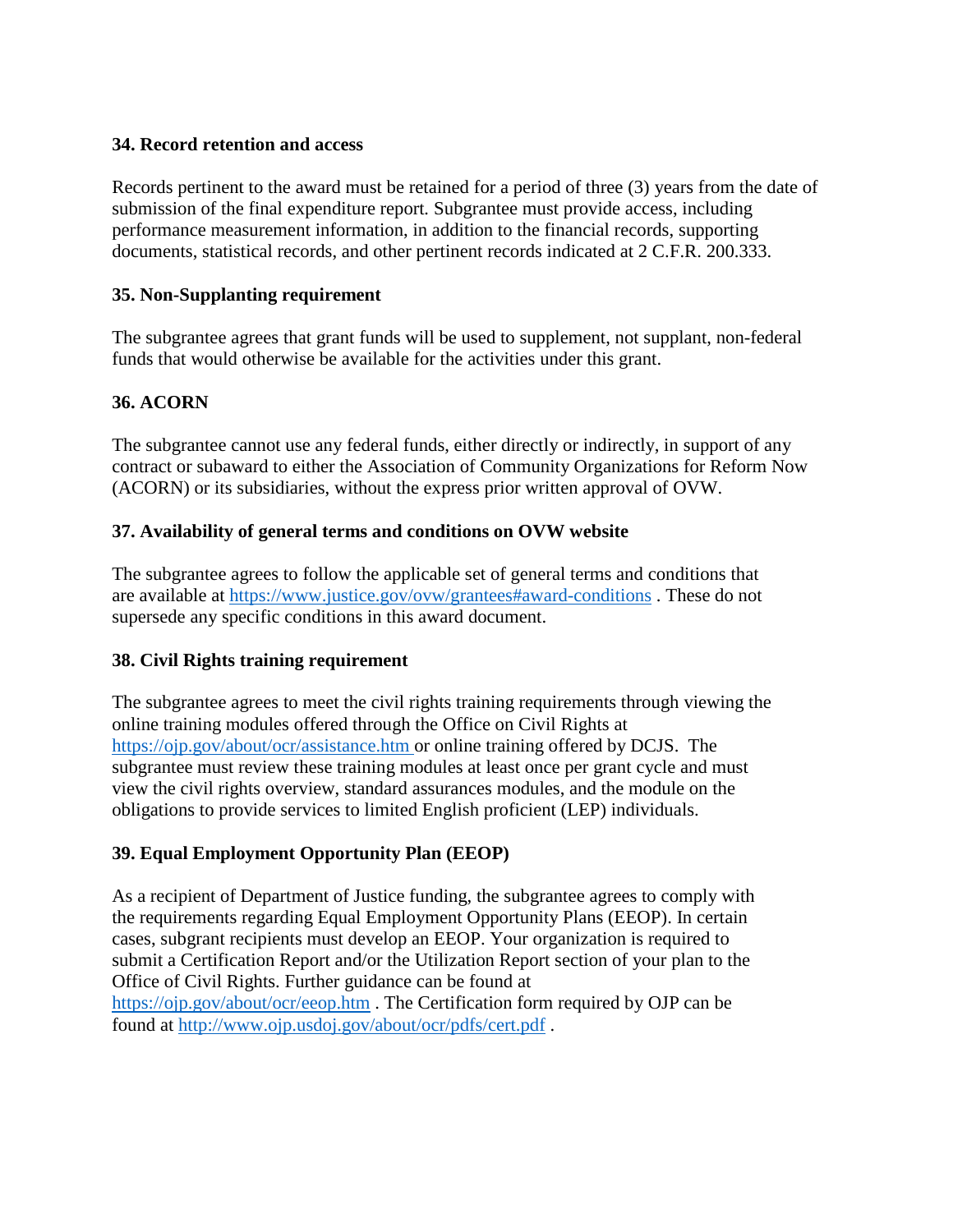### **40. Performance and obligation periods**

Grant funds, including state and local match, may be expended and/or obligated during the grant award period of performance. Subgrantees may only charge to the award allowable costs incurred during this grant award period. All properly incurred obligations must be liquidated no later than 45 days after the end of the award period. No new obligations may be made during the liquidation period. The subgrantee agrees to submit a final financial report and return all received and unexpended grant funds to DCJS within 45 days of the end of the grant award period.

## **41. Travel policy**

Subgrantees may follow their own established travel rates if they have an established travel policy. DCJS reserves the right to determine the reasonableness of an organization's travel policy. If the subgrantee does not have an established policy, then they must adhere to federal travel policy. DCJS allows reimbursement for actual reasonable expenses and meals according to per diem. Please refer to the following IRS website for the most current mileage rate: [https://www.irs.gov/tax](https://www.irs.gov/tax-professionals/standard-mileage-rates)[professionals/standard-mileage-rates.](https://www.irs.gov/tax-professionals/standard-mileage-rates) Transportation costs for air and rail must be at coach rates.

## **42. Project initiation**

Within 60 days of the starting date of the grant, the subgrantee must initiate the project funded. If not, the subgrantee must report to DCJS, in writing, the steps taken to initiate the project, the reasons for the delay, and the expected starting date. If the project is not operational within 90 days of the start date, the subgrantee must obtain approval in writing from DCJS for a new implementation date or DCJS may cancel and terminate the project and redistribute the funds.

## **43. Budget amendments**

No amendment to the approved budget may be made without the prior approval of DCJS. No more than two (2) budget amendments will be permitted during the grant period. Budget amendments must be requested using the online Grants Management Information System (GMIS), accompanied with a narrative. The deadline for all budget amendments to be submitted will be 45 days prior to the end of the grant year.

#### **44. Financial audits**

The subgrantee agrees to forward a copy to DCJS of the subgrantee's scheduled financial statement audit for the fiscal year that covers the grant award period. If the subgrantee is a local government or non-profit organization and expends \$750,000 or more in federal awards (from all sources) during its fiscal year, the subgrantee is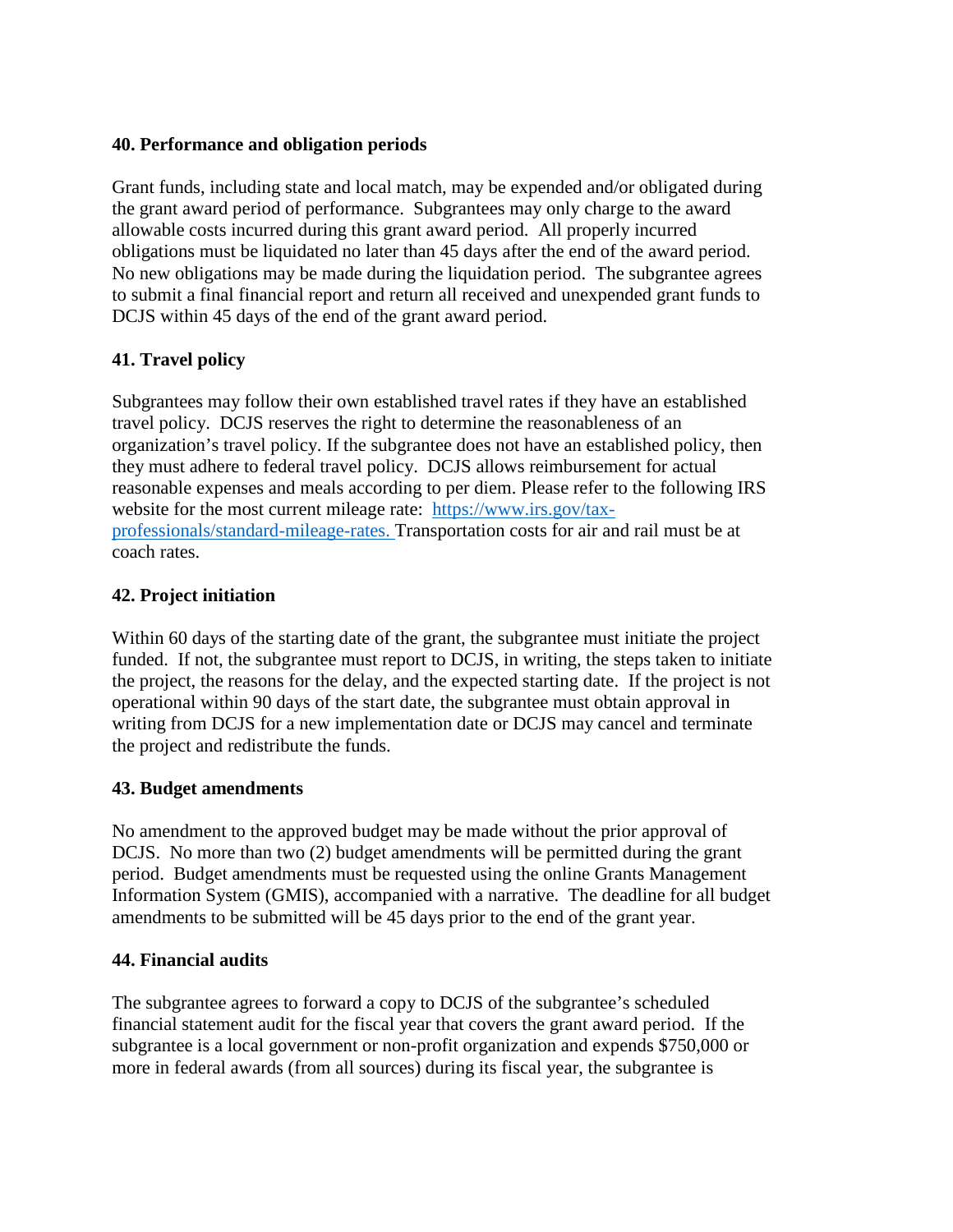required to submit the appropriate single or program specific audit in accordance with the provisions outlined in 2CFR Part 200 Subpart F*.*

## **45. Procurement**

The subgrantee agrees to provide for fair and open competition when procuring goods and services with award funds and to maintain documented procurement policies and procedures. Permission to make a sole source procurement requires the prior approval of DCJS. Any request for exemption to this regulation must be filed in writing.

## **46. Conflict of interest**

All subgrantees must have a written conflict of interest policy. The subgrantee certifies that it will disclose in writing any potential conflict of interest to DCJS in accordance with applicable federal awarding agency policy as required in 2 C.F.R. Part 200, Subpart E § 200.112.

## **47. Financial management systems**

All subgrantees are required to establish and maintain adequate accounting systems and financial records and to accurately account for funds awarded to them. They must have a financial management system in place that is able to record and report on the receipt, obligation, and expenditure of grant funds. Subgrantees must properly track the use of award funds and maintain adequate supporting documentation including maintaining proper documentation for all paid grant and match staff and volunteer time reported. Further information is available in the DOJ Financial Guide at [https://ojp.gov/financialguide/doj/pdfs/DOJ\\_FinancialGuide.pdf](https://ojp.gov/financialguide/doj/pdfs/DOJ_FinancialGuide.pdf).

## **48. Program income**

Program income, as defined by 2 C.F.R. 200.80, means gross income earned by a nonfederal entity that is directly generated by a supported activity or earned as a result of the federal award during the period of performance. Without prior approval, program income must be deducted from total allowable costs to determine the net allowable costs. In order to add program income to a subaward, subgrantees must seek approval from DCJS prior to generating any program income. Any program income added to a subaward must be used to support activities that were approved in the budget and follow the conditions of the subaward agreement. Any program income approved by DCJS must be reported by the subgrantee to DCJS so that it is reported on the quarterly Federal Financial Report (SF-425) in accordance with the addition alternative. If the program income amount changes (increases or decreases) during the project period, DCJS must provide approval by the end of the project period. Failure to comply with these requirements may result in audit findings for both the recipient and the subgrantee.

Project income must be reported on the Subgrantee Financial Report for Project Income provided by DCJS. Instructions for the Project Income form can be downloaded at: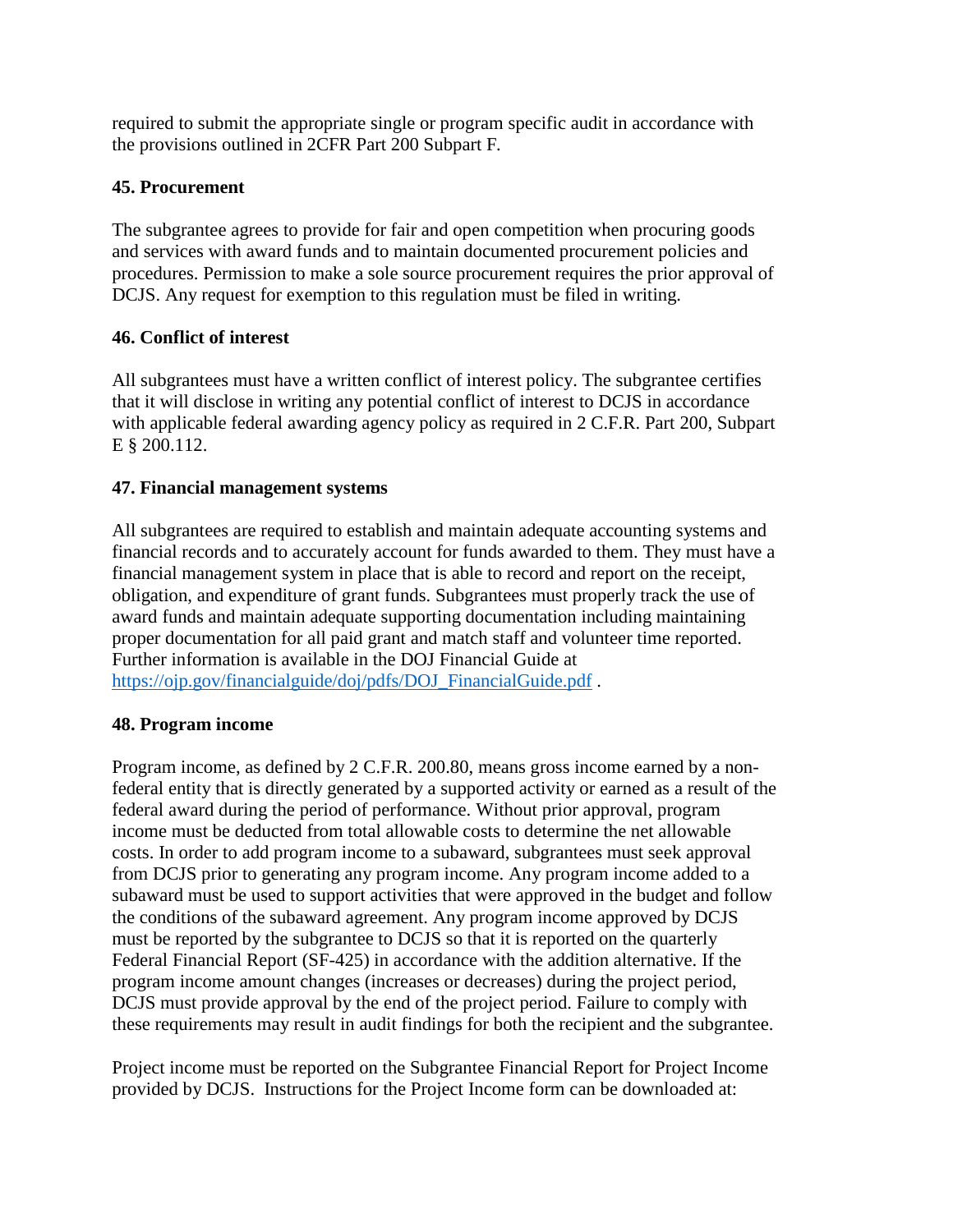[http://www.dcjs.virginia.gov/forms/grants/subgrantProjectIncomeInstructions.doc.](http://www.dcjs.virginia.gov/forms/grants/subgrantProjectIncomeInstructions.doc) The Project Income form can also be downloaded from the DCJS website at: [http://www.dcjs.virginia.gov/forms/grants/subgrantProjectIncome.xls.](http://www.dcjs.virginia.gov/forms/grants/subgrantProjectIncome.xls) Examples of project income might include service fees; client fees; usage or rental fees; sales of materials; and income received from sale of seized and forfeited assets (cash, personal or real property included).

## **49. Change in personnel**

The subgrantee agrees to submit the DCJS Program Change/Update form when there is a personnel change in the program. Available on the DCJS website at: [https://www.dcjs.virginia.gov/victims-services/forms.](https://www.dcjs.virginia.gov/victims-services/forms)

## **50. Required reports**

The subgrantee agrees to submit, on or before scheduled due dates, such reports as required by DCJS. This includes filing required reports using the online Grants Management Information System (GMIS). Failure to submit reports by the deadline dates may result in delay for reimbursement requests and/or cancellation of the subaward.

## **51. Delegation of responsibility**

Any delegation of responsibility for carrying out grant-funded activities to any entity must be pursuant to a written memorandum of understanding by which the implementing organization agrees to comply with all applicable grant terms, conditions and assurances. Any such delegation notwithstanding, the applicant acknowledges by its acceptance of the award its ultimate responsibility for compliance with all terms, conditions and assurances of the grant award.

## **52. Publication disclaimer**

The subgrantee agrees that all materials and publications (written, web-based, audiovisual, or any other format) resulting from subaward activities shall contain the following statement: "This project was supported by Subgrant No. awarded by the Virginia Department of Criminal Justice Services for the Office on Violence Against Women, U.S. Department of Justice's SAS Formula Grant Program. The opinions, findings, conclusions, and recommendations expressed in this publication/program/exhibition are those of the author(s) and do not necessarily reflect the views of the state or the U.S. Department of Justice."

## **53. Copyrighted works**

Pursuant to 2 C.F.R. 200.315(b), the recipient may copyright any work that is subject to copyright and was developed, or for which ownership was acquired, under this award. OVW reserves a royalty-free, nonexclusive, and irrevocable right to reproduce, publish,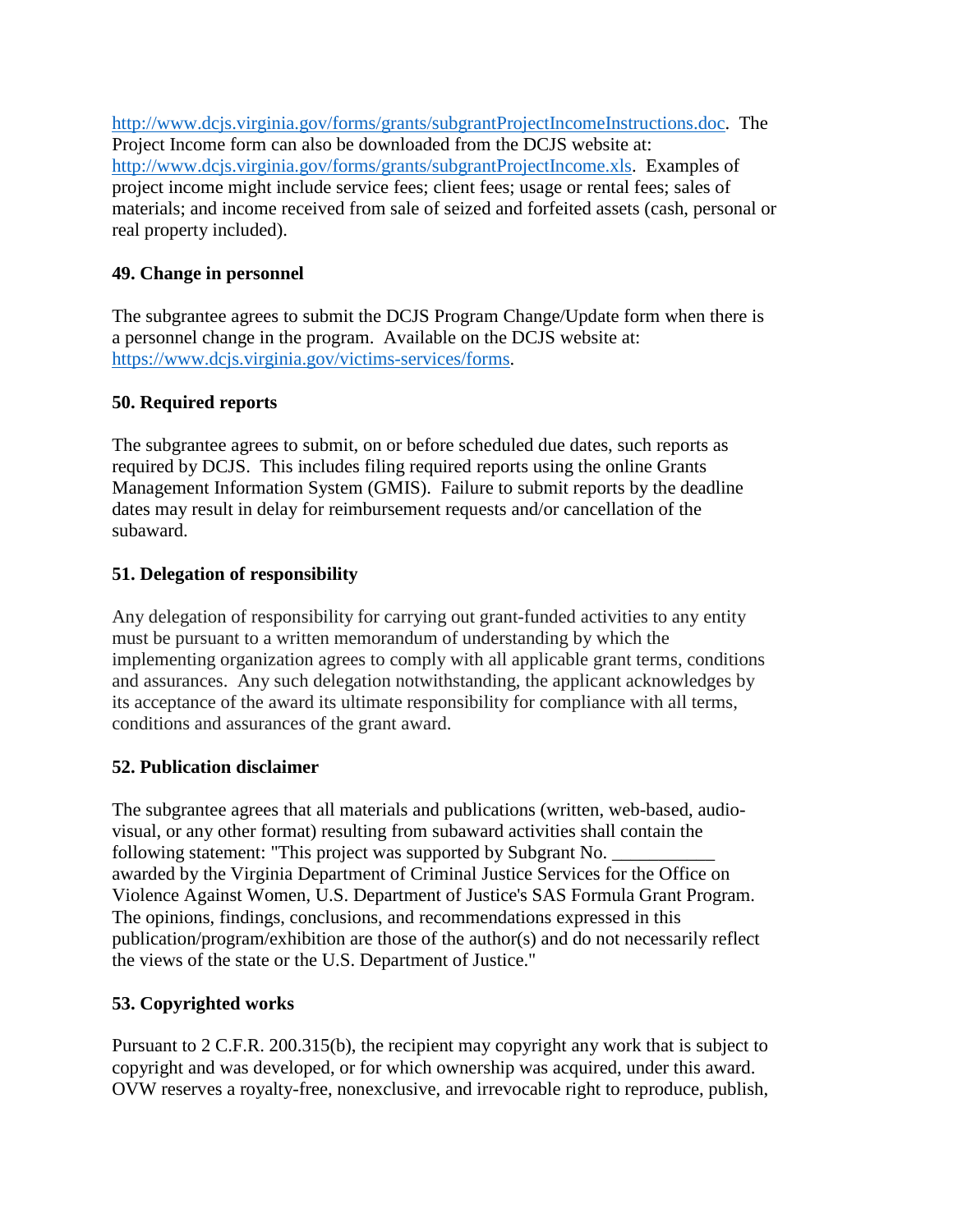or otherwise use the work, in whole or in part (including in the creation of derivative works), for federal purposes, and to authorize others to do so.

OVW also reserves a royalty-free, nonexclusive, and irrevocable right to reproduce, publish, or otherwise use, in whole or in part (including in the creation of derivative works), any work developed by a subgrantee of this award, for federal purposes, and to authorize others to do so.

In addition, the recipient (or subgrantee, contractor, or subcontractor of this award at any tier) must obtain advance written approval from the OVW program manager assigned to this award, and must comply with all conditions specified by the program manager in connection with that approval, before: 1) using award funds to purchase ownership of, or a license to use, a copyrighted work; or 2) incorporating any copyrighted work, or portion thereof, into a new work developed under this award.

It is the responsibility of the recipient (and of each subgrantee, contractor, or subcontractor as applicable) to ensure that this condition is included in any subaward, contract, or subcontract under this award.

## **54. Consultant compensation rates**

The subgrantee acknowledges that consultants paid with award funds generally may not be paid at a rate in excess of \$81.25 per hour, not to exceed \$650 per day. To exceed this specified maximum rate, recipients must submit to DCJS a detailed justification and have such justification approved by DCJS, prior to obligation or expenditure of such funds. Issuance of this award or approval of the award budget alone does not indicate approval of any consultant rate in excess of \$81.25 per hour, not to exceed \$650 per day. Although prior approval is not required for consultant rates below this specified maximum rate, recipients are required to maintain documentation to support all daily or hourly consultant rates.

## **55. Use of funds for direct intervention and related assistance**

The subgrantee agrees that funds will only be used for the provision of direct intervention and related assistance to victims of sexual violence and their family and household members, including 24-hour crisis line services, medical and criminal justice/civil legal accompaniment, advocacy, and short term individual and group support counseling. Funds cannot be used towards prevention education efforts, projects focused on training allied professionals and/or communities, or the establishment or maintenance of Sexual Assault Response Teams.

## **56. Activities that compromise victim safety and recovery or undermine offender accountability**

The subgrantee agrees that grant funds will not support activities that compromise victim safety and recovery or undermine offender accountability, such as: procedures or policies that exclude victims from receiving safe shelter, advocacy services, counseling,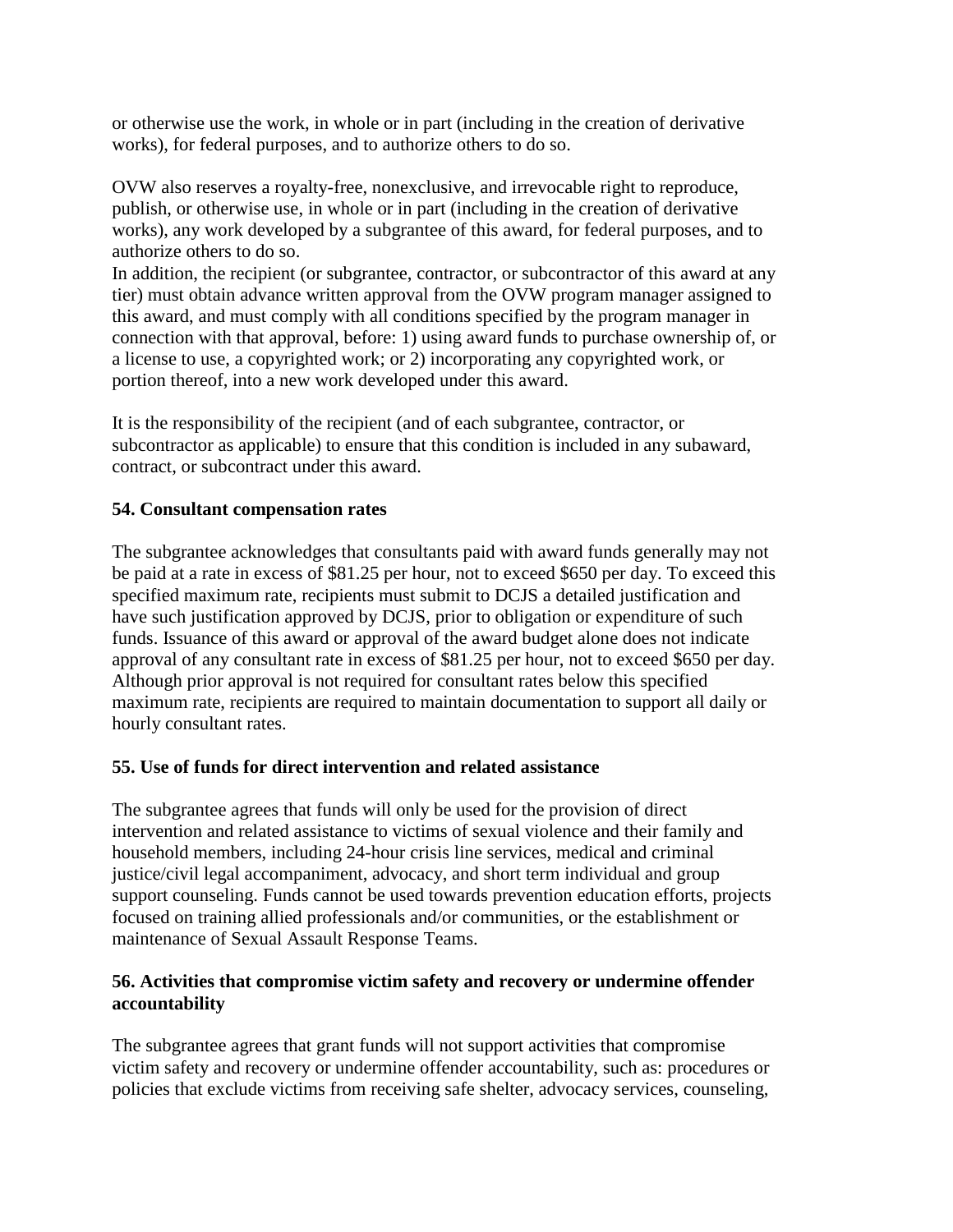and other assistance based on their actual or perceived sex, age, immigration status, race, religion, sexual orientation, gender identity, mental health condition, physical health condition, criminal record, work in the sex industry, or the age and/or sex of their children; procedures or policies that compromise the confidentiality of information and privacy of persons receiving OVW-funded services; procedures or policies that impose requirements on victims in order to receive services (e.g., seek an order of protection, receive counseling, participate in couples' counseling or mediation, report to law enforcement, seek civil or criminal remedies, etc.); procedures or policies that fail to ensure service providers conduct safety planning with victims; project design and budgets that fail to account for the access needs of participants with disabilities and participants who have limited English proficiency or are Deaf or hard of hearing; or any other activities outlined in the solicitation under which the approved application was submitted.

## **57. Misuse of award funds**

The subgrantee understands and agrees that misuse of award funds may result in a range of penalties, including suspension of current and future funds, suspension or debarment from federal grants, recoupment of monies provided under an award, and civil and/or criminal penalties.

## **58. Limitation on the use of funds to approved activities**

The subgrantee agrees that grant funds will be used only for the purposes described in the subgrantee's approved application. The subgrantee must not undertake any work or activities that are not described in the grant application, and must not use staff, equipment, or other goods or services paid for with grant funds for such work or activities, without prior written approval from DCJS.

#### **59. Subgrantee product development**

The subgrantee agrees to ensure that materials and products (written, visual, or sound) developed with OVW formula grant program funding fall within the scope of the grant program and do not compromise victim safety.

#### **60. Program Guidelines**

The subgrantee agrees to comply with the applicable Grant Program Guidelines and Attachments, available here: [https://www.dcjs.virginia.gov/grants/programs/cy-2020](https://www.dcjs.virginia.gov/grants/programs/cy-2020-sexual-assault-services-program-sasp) [sexual-assault-services-program-sasp](https://www.dcjs.virginia.gov/grants/programs/cy-2020-sexual-assault-services-program-sasp)

#### **61. Nonprofit status of subgrantees**

Subgrantees, except governmental rape crisis centers and tribal governmental programs, must be organizations that are described in section  $501(c)(3)$  of the Internal Revenue Code of 1986 and are exempt from taxation under section 501(a) of that Code.